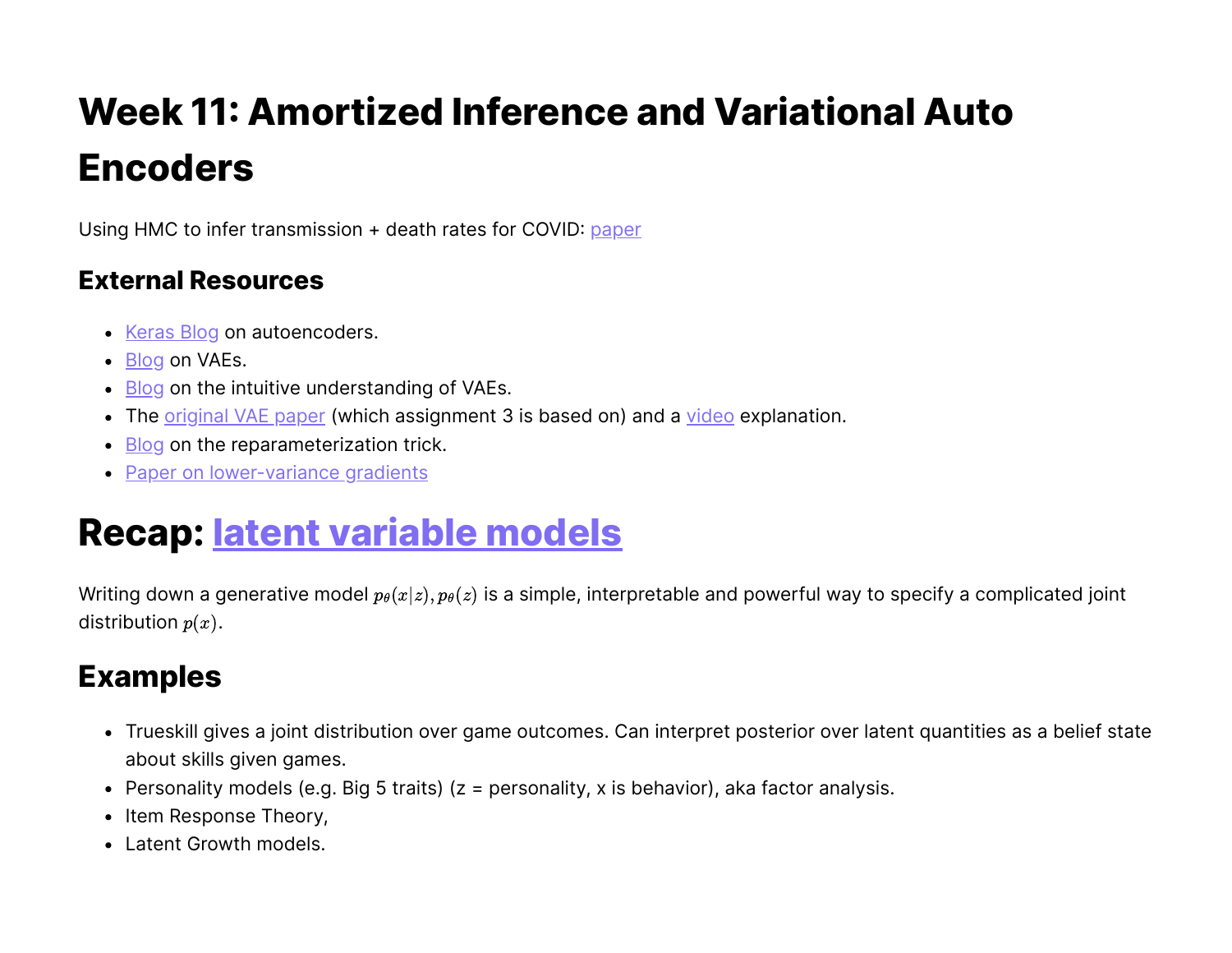## **What's easy?**

- Sampling  $z \sim p(z)$  and  $x \sim p(x|z)$ , and  $x, z \sim p(x|z)$ ,  $x \sim p(x)$
- Evaluating  $p(z)$  and  $p(x|z)$ , and  $p(x|z)$ , including e.g.  $p(x_1, x_2|x_3, x_4)$

## **What's hard?**

- Sampling  $z \sim p(z|x)$  or  $x_1, x_2 \sim p(x_1, x_2|x_3, x_4)$
- Evaluating  $p(z|x)$  or  $p(x_1, x_2|x_3, x_4)$ ,  $p(x)$ 
	- $p(x) = \int p(x|z)p(z)dz$  (and simple MC will have high variance)
	- $p(x_1, x_2 | x_3, x_4) = \int p(x_1, x_2 | z) p(z | x_3, x_4) dz$  (need posterior)
	- $p(z|x) = \frac{p(x,z)}{\int p(x,z)}$  $\int p(x,z)dz$

## **Recap: Stochastic variational inference**

To approximate  $p(x|z)$ :

- 1. Introduce a variational family  $q_{\phi}(z|x)$  with parameters  $\phi$ .
- 2. Minimize KL divergence between  $p(z|x)$  and  $q_{\phi}(z|x)$ .

Big distinction between model  $p(x, z)$  and approximate inference strategy. Can use different approx. inf. for same model (such as MCMC or loopy belief propagation), even ones that weren't invented when you wrote down the model!

This is equivalent to maximizing a lower bound on the log marginal likelihood  $\log p(x)$ :

$$
\log p(x) \geq \nabla_\phi \mathcal{L}(\phi) = \nabla_\phi \mathbb{E}_{z \sim q_\phi(z|x)} \Big[ \log p(x,z) - \log q_\phi(z|x) \Big]
$$

[We'll want to optimize using stochastic unbiased gradients from simple Monte Carlo.](https://medium.com/@llionj/the-reparameterization-trick-4ff30fe92954) We can use thereparameterization trick

to bring the gradient inside the expectation: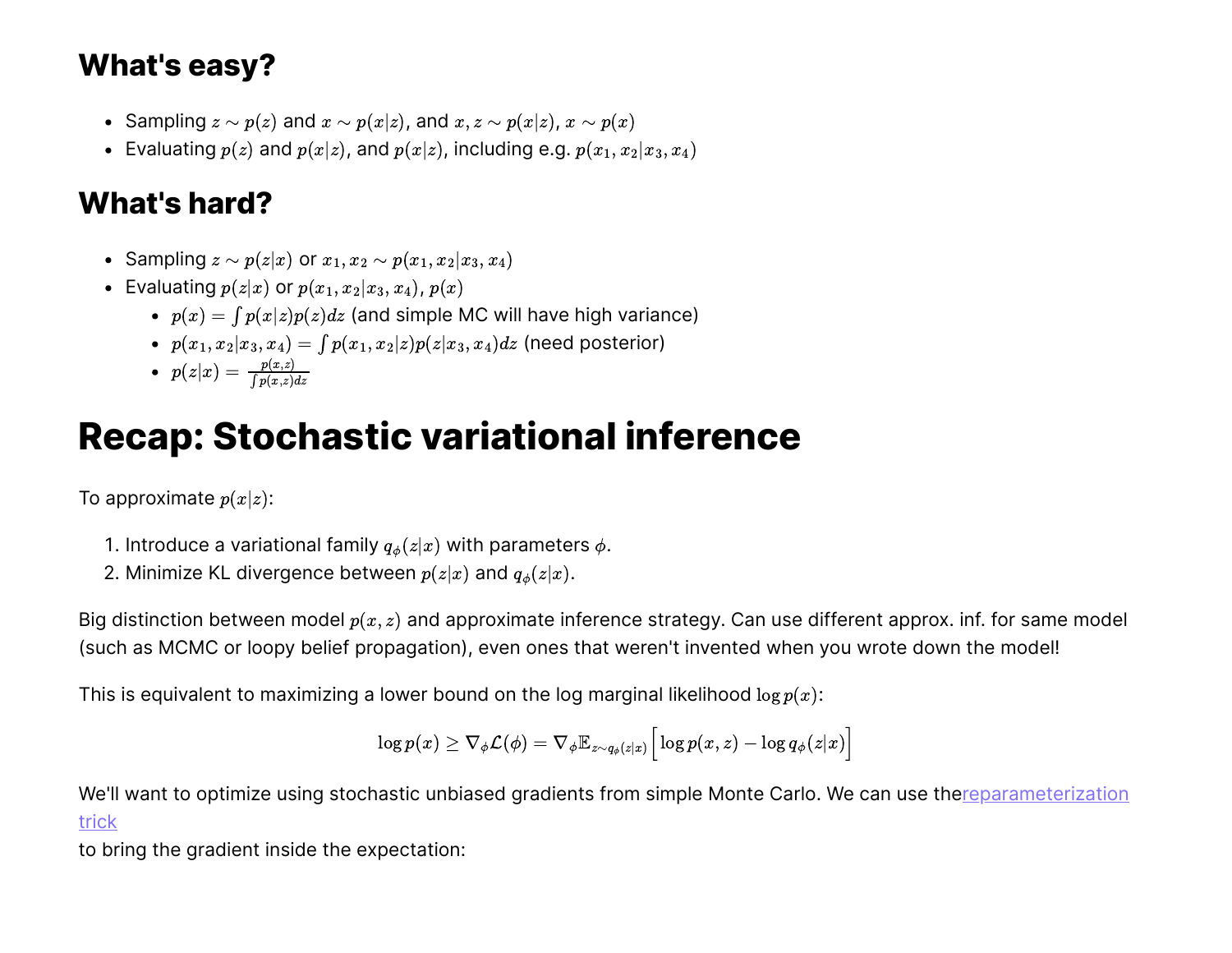



#### **Per-example latent variable models**

In the Trueskill model, there is one big vector of  $z$ s, and one big list of game outcomes  $\overline{x}.$ 

The graphical model for Trueskill is just one big z to one big z.

The graphical model for the approximate posterior is just z.

What about our personality quiz example? E.g. there are N people each of whom takes a quiz with D questions. And we assume each person has an a priori indepedently distributed, Q-dimensional vector that specifies their personality. Then there is a separate  $z$  vector for each  $x$  vector.

The graphical model will have a plate.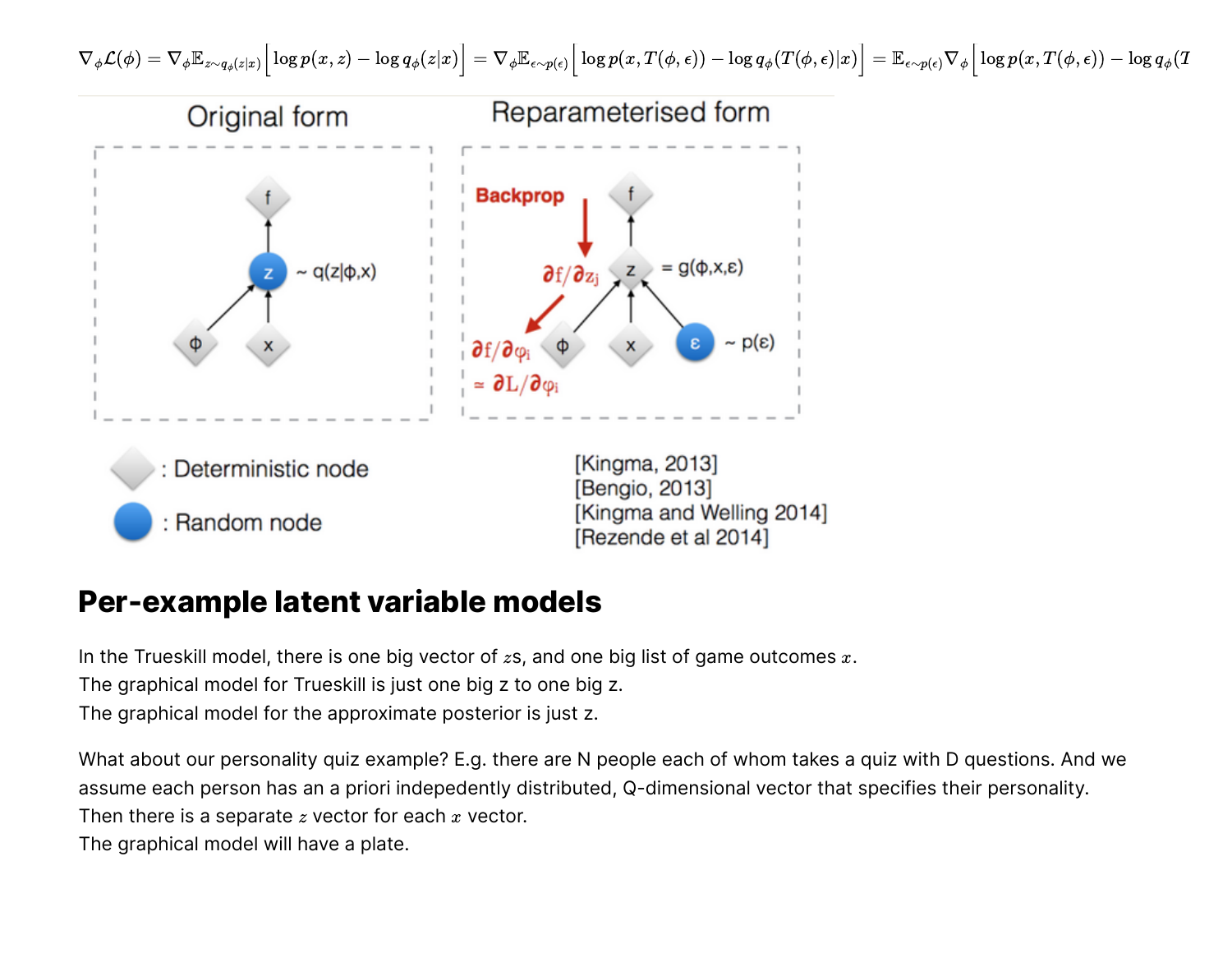The true posterior in this model factorizes over people. But now we have N true posteriors to approximate. How could we do efficient approximate inference in this setting?

#### **Motivation #1: SVI on a per-example LVM doesn't scale to large data**

This argument is a bit involved, so feel free to zone out.

We could simply do SVI on everyone's  $z$  vectors all at once on each iteration of gradient descent.

Each person would have a  $\phi_i.$ 

The graphical model would also have a plate.

This is a good strategy for a small N.

However, if N is large, we want to be able to subsample the data.

However, in this case, we would have one global  $\theta$  and a separate approximate posterior  $q_{\phi_i}(z_i|x_i)$  for each person.

If we subsampled one out of a thousand people each time we updated  $\theta$ , then each  $q_{\phi_i}(z_i|x_i)$  would be a thousand steps out of date.

Keep in mind that the true posterior will change shape as the model parameters  $\theta$  change.

So the gradients that  $\theta$  would get will be for a very poor approximate posterior.

We could stop and optimze each  $q_{\phi_i}(z_i|x_i)$  for a while before we get the gradient for  $theta$ , but this would also be slow.

We want to be able to somehow keep all the approximate posteriors in sync, without optimizing all of them whenever we update  $\theta$ .

#### **Motivation #2: People can learn to recognize what's going on from partial evidence**

For example, with enough experience, doctors, plumbers, detectives, etc. can very quickly tell what is going on and what they still need more information about, if they've seen enough similar situations.

Perhaps we could somehow train a neural network to look at the data for a person  $x_i$ , and then output an approximate posterior  $q_{\phi_i}(z_i | x_i)$ ?

## **Amortized Inference**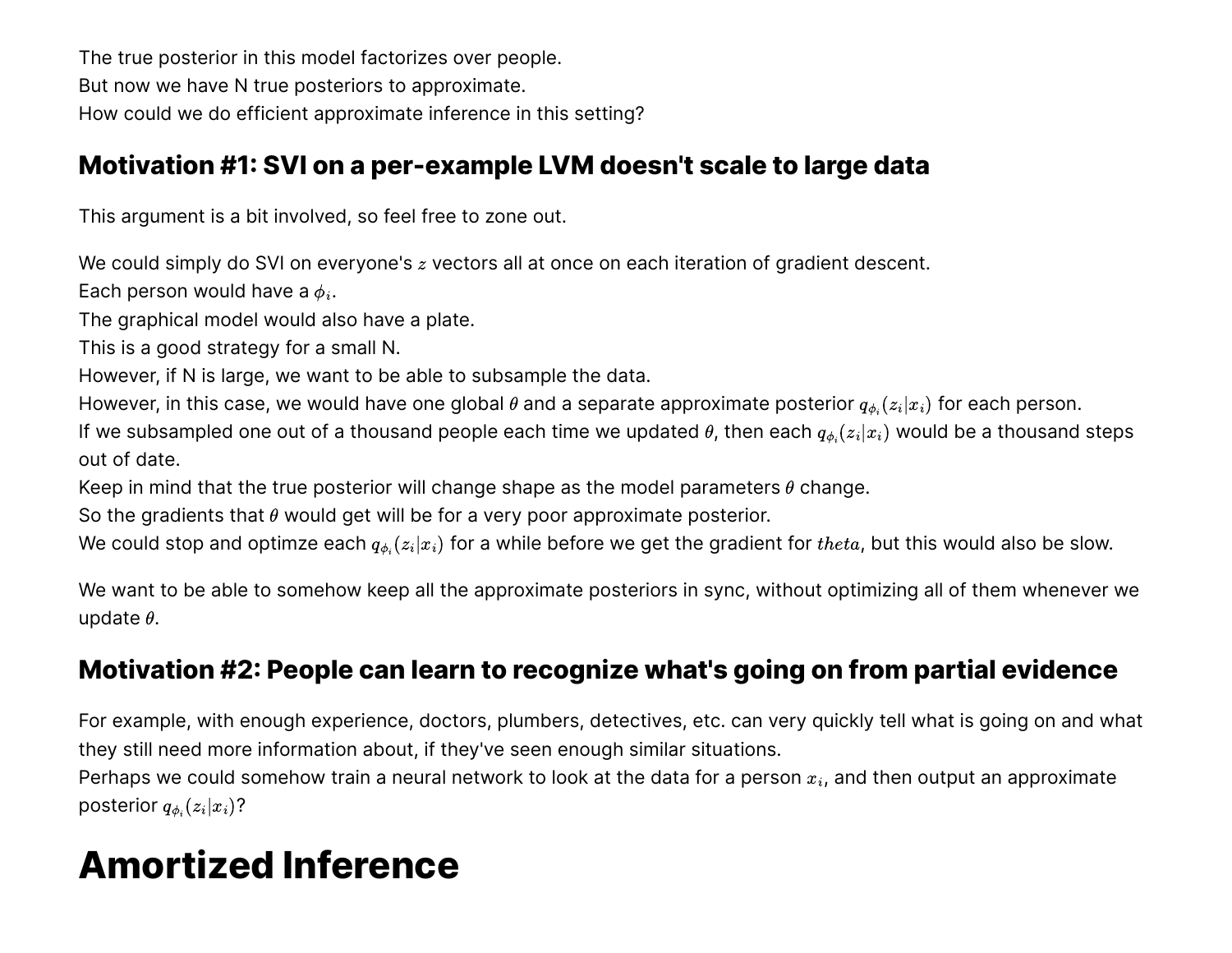"Amortize" just means "spread out a cost over time". Instead of doing SVI from scratch every time we see a new datapoint, we're going to try to gradually learn a function that can look at the data for a person  $x_i$ , and then output an approximate posterior  $q_{\phi}(z_i | x_i).$ 

We'll call this a "recognition model"

Instead of a separate  $\phi_i$  for each data example, we'll just have a single global  $\phi$  that specifies the parameters of the recognition model.

Because the relationship between data and posteriors is complex and hard to specify by hand, we'll do this with a neural network!

We've already seen one way to specify a probability distribution given an input with neural networks. We can simply have a network take in  $x_i$ , and output the mean and variance vector for a Gaussian:

 $q_{\phi}(z_i|x_i) = \mathcal{N}(z_i|\mu_{\phi}(x_i), \Sigma_{\phi}(x_i))$ 

The graphical model for this recognition model has the  $\phi$  outside the plate.

The algorithm for amortized inference looks like:

- 1. Sample a datapoint
- 2. Compute params of approximate posterior (recognition)
- 3. Compute gradient of Monte Carlo estimate of ELBO wrt phi.
- 4. Update phi

Then, when we want to make predictions about a new datapoint, we can use our fast recognition model if we want! Of course, we might also want to stop and do something slower but more accurate, like per-example SVI, or MCMC.

#### **Also optimizing model parameters.**

If  $\log p_\theta(x)$  depends on parameters  $\theta$ , then the ELBO is a function of both, and we can optimize them together:

$$
\nabla_{\theta,\phi}\mathcal{L}(\phi) = \nabla_{\theta,\phi} \mathbb{E}_{z\sim q_\phi(z|x)} \Big[\log p_\theta(x,z) - \log q_\phi(z|x) \Big] = \mathbb{E}_{\epsilon\sim p(\epsilon)} \nabla_{\theta,\phi} \Big[\log p_\theta(x,T(\phi,\epsilon)) - \log q_\phi(T(\phi,\epsilon)|x) \Big]
$$

In the trueskill example, this would let us learn the shape of the likelihood function, for example: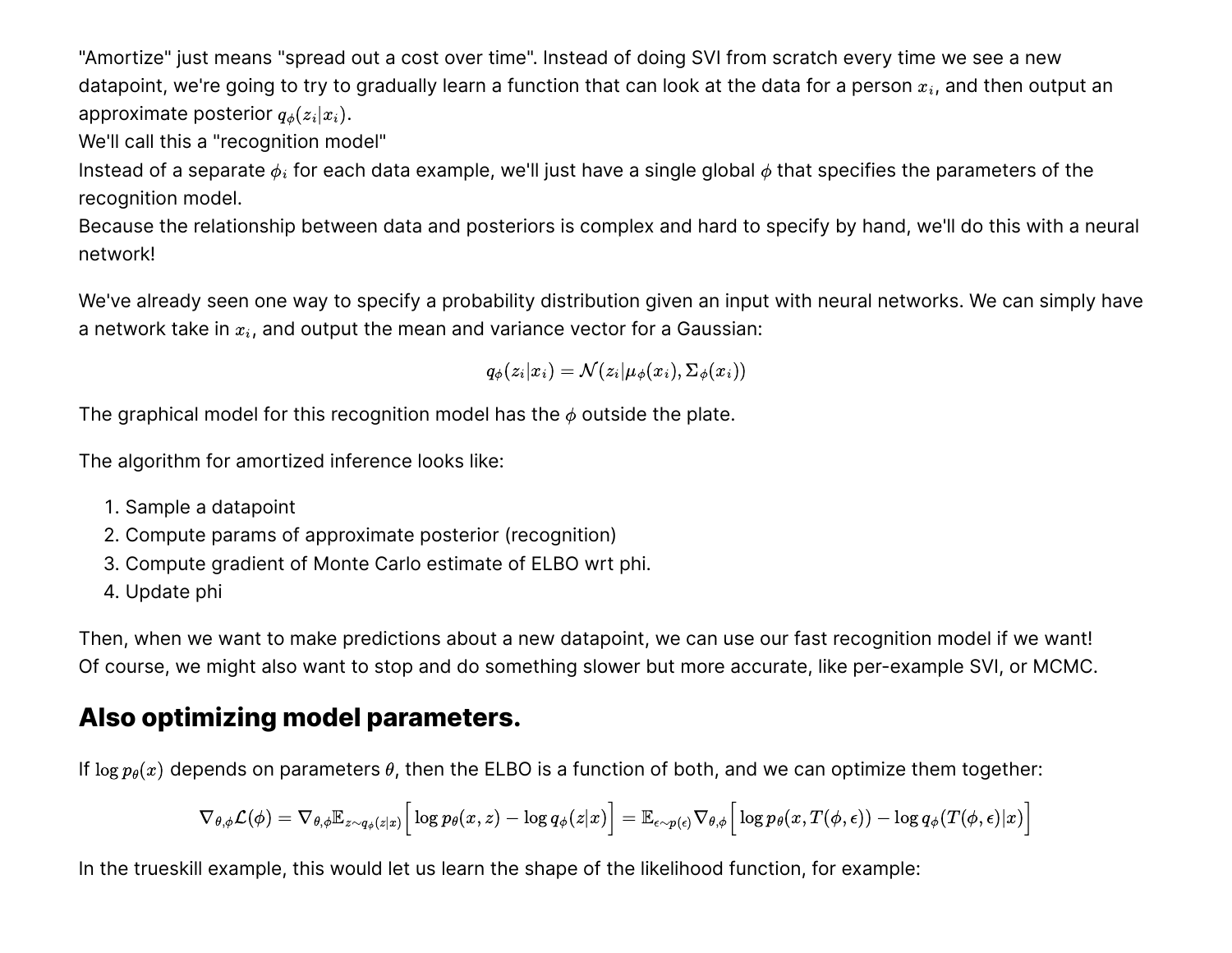$$
p(\text{i beats j}|z_i, z_j) = \frac{1}{1+\exp(-\theta(z_i, z_j)}
$$

Thus we can jointly fit the model parameters and the recognition network, by subsampling training examples and using simple Monte Carlo with stochastic gradient descent.

This is called a **variational [autoencoder](https://en.wikipedia.org/wiki/Autoencoder#Variational_autoencoder_(VAE)) (VAE)**. we'll explain the name next.

Sometimes people draw the recognition graphical model on top of the generative model, giving this confusing diagram:



Figure 1: The type of directed graphical model under consideration. Solid lines denote the generative model  $p_{\theta}(\mathbf{z})p_{\theta}(\mathbf{x}|\mathbf{z})$ , dashed lines denote the variational approximation  $q_{\phi}(\mathbf{z}|\mathbf{x})$  to the intractable posterior  $p_{\theta}(\mathbf{z}|\mathbf{x})$ . The variational parameters  $\phi$  are learned jointly with the generative model parameters  $\theta$ .

!!! cite

[Kingma, Diederik P., and Max Welling. "Auto-encoding variational bayes." arXiv preprint arXiv:1312.6114](https://arxiv.org/abs/1312.6114) (2013).

#### **Example: MNIST**

Let's give an explicit model for MNIST images of handwritten digits.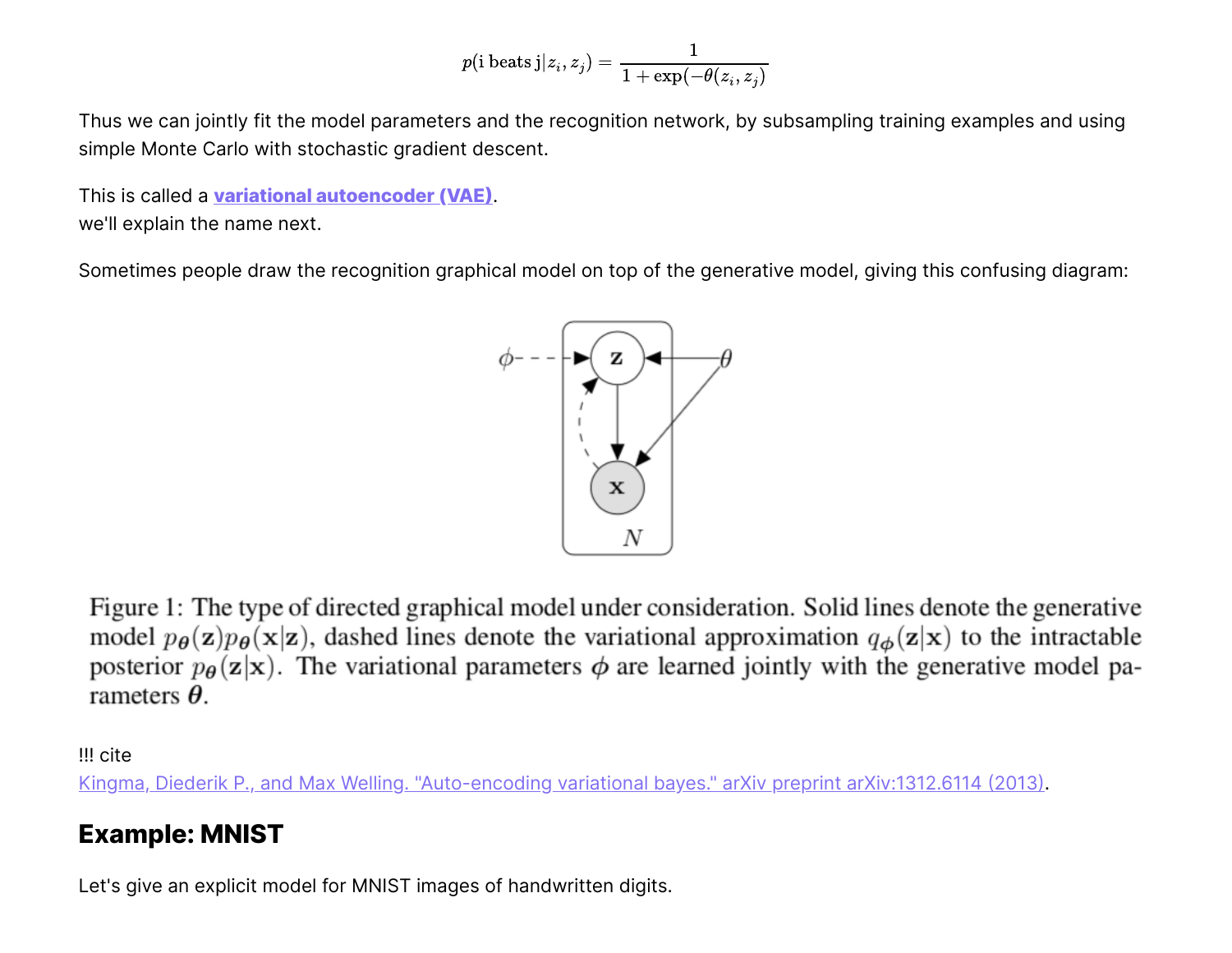We will choose our prior on  $z$  to be the standard Gaussian with zero mean and unit variance

 $\mathcal{N}(0,I)$ 

our likelihood function to be

$$
p_{\theta}(x_i|z_i) = \prod_{d=1}^D Ber(x_{id}|\mu_{\theta}(z_i))
$$

and our approximate posterior to be

$$
q_{\phi}(z|x) = \mathcal{N}(\mu(x), \sigma(x)I)
$$

Finally, we use neural networks as our encoder and decoder

**Encoder**:  $g_{\phi}(x_i) = \phi_i = [u_i, \log \sigma_i]$ 

**Decoder**:  $f_{\theta}(z_i) = \theta_i$ 

Where  $\mu_i$  are the Bernoulli means for each pixel in the input. To see a "reconstructed" input, we can plot  $\mu_i.$ 

The entire model looks like:

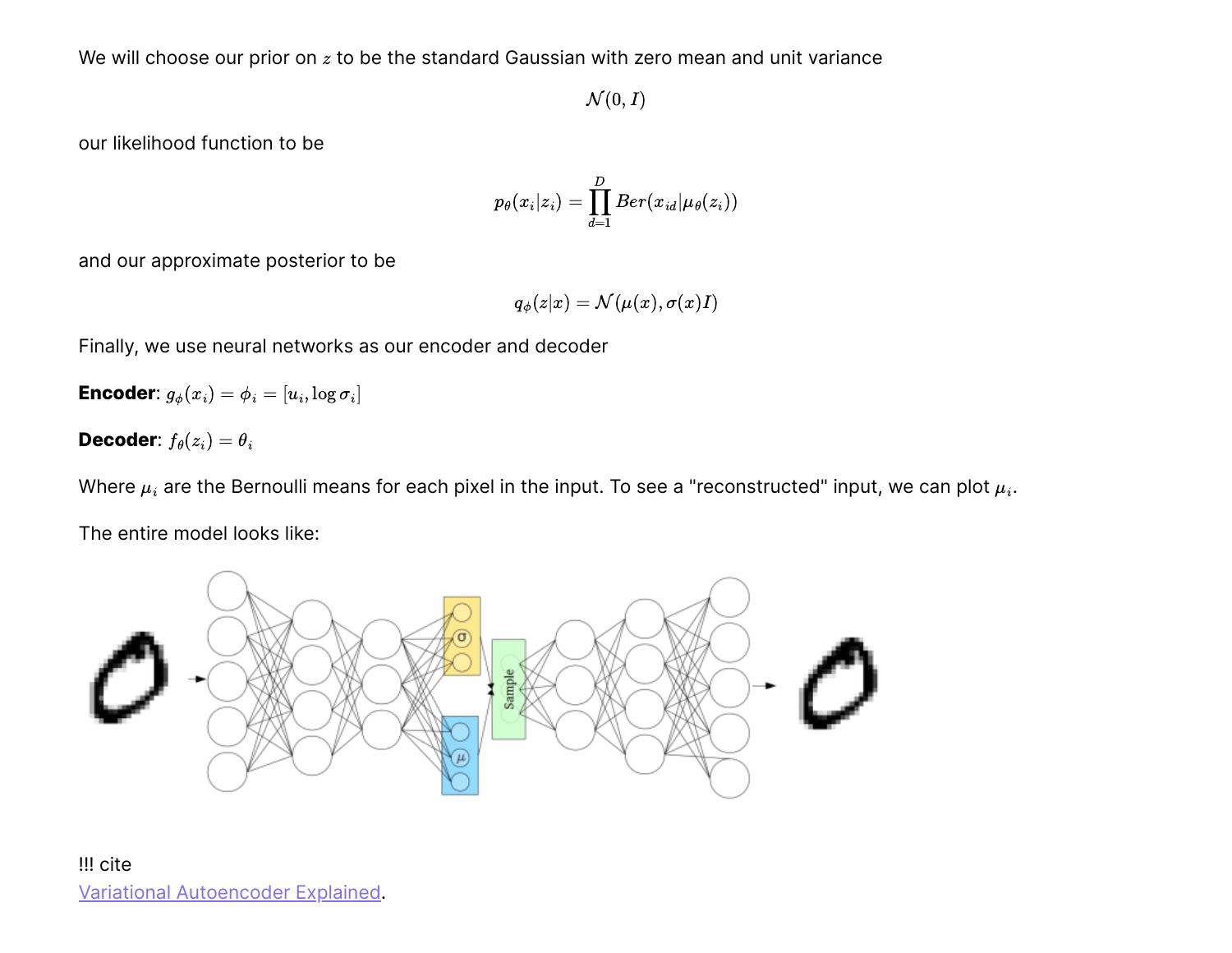Where inputs  $x_i$  are encoded to vectors  $\mu$  and  $\log\sigma_i$ , which parameterize  $q_\phi(z|x)$ . Before decoding, we draw a sample  $z\sim q_\phi(z|x)=\mathcal{N}(\mu(x),\sigma(x)I)$  and evaluate its likelihood under the model with  $p_\theta(x|z).$  We compute the loss function  $\mathcal{L}(\theta,\phi;x)$  and propagate its derivative with respect to  $\theta$  and  $\phi$ ,  $\nabla_\theta L$ ,  $\nabla_\phi L$ , through the network during training.

Show **Autograd VAE** demo

### **Alternate derivation: Autoencoders**

An [autoencoder](https://en.wikipedia.org/wiki/Autoencoder) takes an input, encodes it into a vector, then decodes to produce something similar to the original data. Or: autoencoders reconstruct their own input using an **encoder** and a **decoder**.

**Encoder:**  $\sqrt{g(x)}$  \rightarrow z  $\sqrt{s}$ 

**Decoder**:  $f(z) \rightarrow \hat{x}$ 

The *encoder,*  $g(x)$ *,* takes in the input data (such as an image) and outputs a single value for each encoding dimension while the The *decoder,*  $f(z)$  takes this encoding and attempts to recreate the original input.

Our goal is to learn  $g, f$  from unlabeled data, and usually we specify f and g with neural networks, and minimize squared reconstruction error.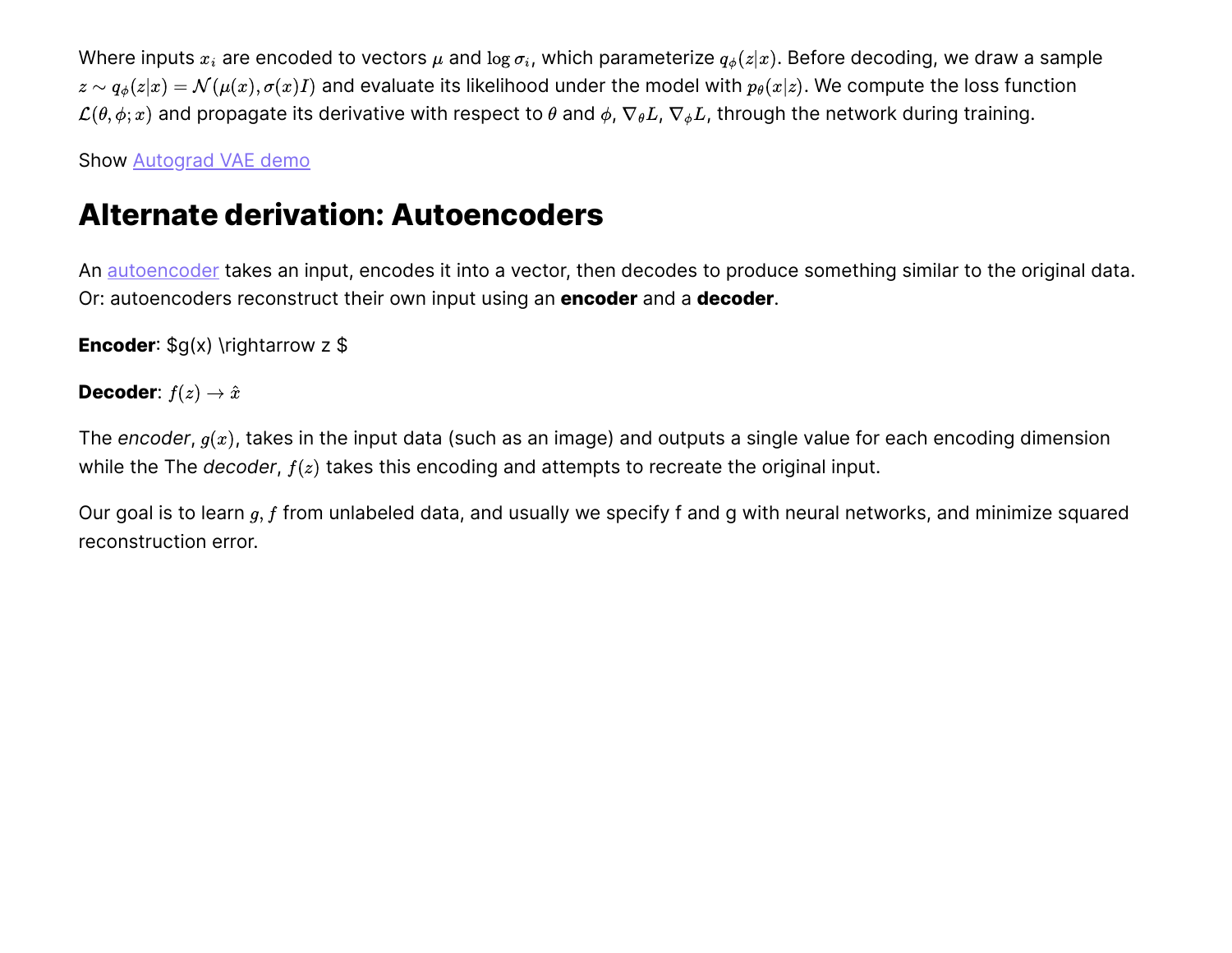

 $z$  is the  $\it code$  the model attempts to compress a representation of the input,  $x$ , into. For deterministic autoencoders, it's important that this code is a bottleneck, i.e. that

 $dim F < dim X$ 

as this forces the encoder to reduce the dimension, for example by learning how to ignore noise (otherwise, we would just learn the identify function). The big idea is that the code contains only the most important features of the input, such that we can reconstruct the input from the code reliably

$$
\tilde{x} = f(g(x)) \approx x
$$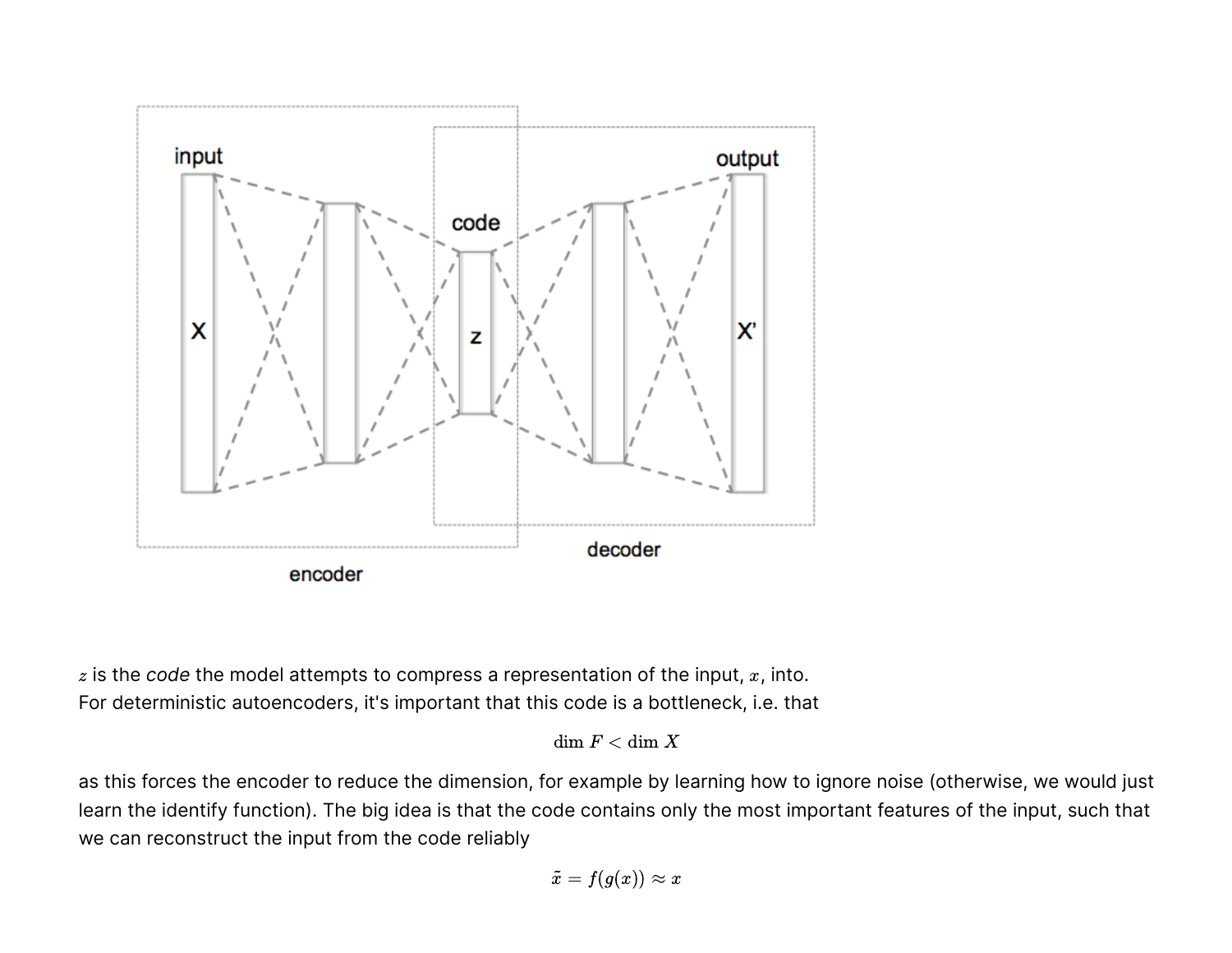#### **Problems with Deterministic Autoencoders**

There are two main problems with deterministic autoencoders.

#### **Problem 1: Proximity in data space does not mean proximity in feature space**

The embeddings (or codes) learned by the model are deterministic, i.e.

$$
g(x_1)=z_1\Rightarrow f(z_1)=\tilde{x}_1g(x_2)=z_2\Rightarrow f(z_2)=\tilde{x}_2
$$

but proximity in feature space is not enforced for inputs in close proximity in data space, i.e.

$$
z_1\approx z_2 \nRightarrow x_1\approx x_2
$$

If the space has regions where no data gets encoded to, and you sample/generate a variation from there, the decoder will simply generate an unrealistic output, because the decoder has no idea how to deal with that region of the latent space. During training, it never saw encoded vectors coming from that region of latent space.

### **Adding noise to autoencoders:**

- Low-dim z. But what dimension?
- Can add noise to data before encoding, reconstruct original data. But how much noise?
- Can add noise to latents after encoding, reconstruct original data. But how much noise?

## **Variational Autoencoders (VAEs)**

This stochastic generation means, that even for the same input, while the mean and standard deviations remain the same, the actual encoding will somewhat vary on every single pass simply due to sampling.

#### **Why does a VAE solve the problems of a deterministic autoencoder?**

The VAE generation model learns to reconstruct its inputs not only from the encoded points but also *from the area around them*. This allows the generation model to generate new data by sampling from an "area" instead of only being able to generate already seen data corresponding to the particular fixed encoded points.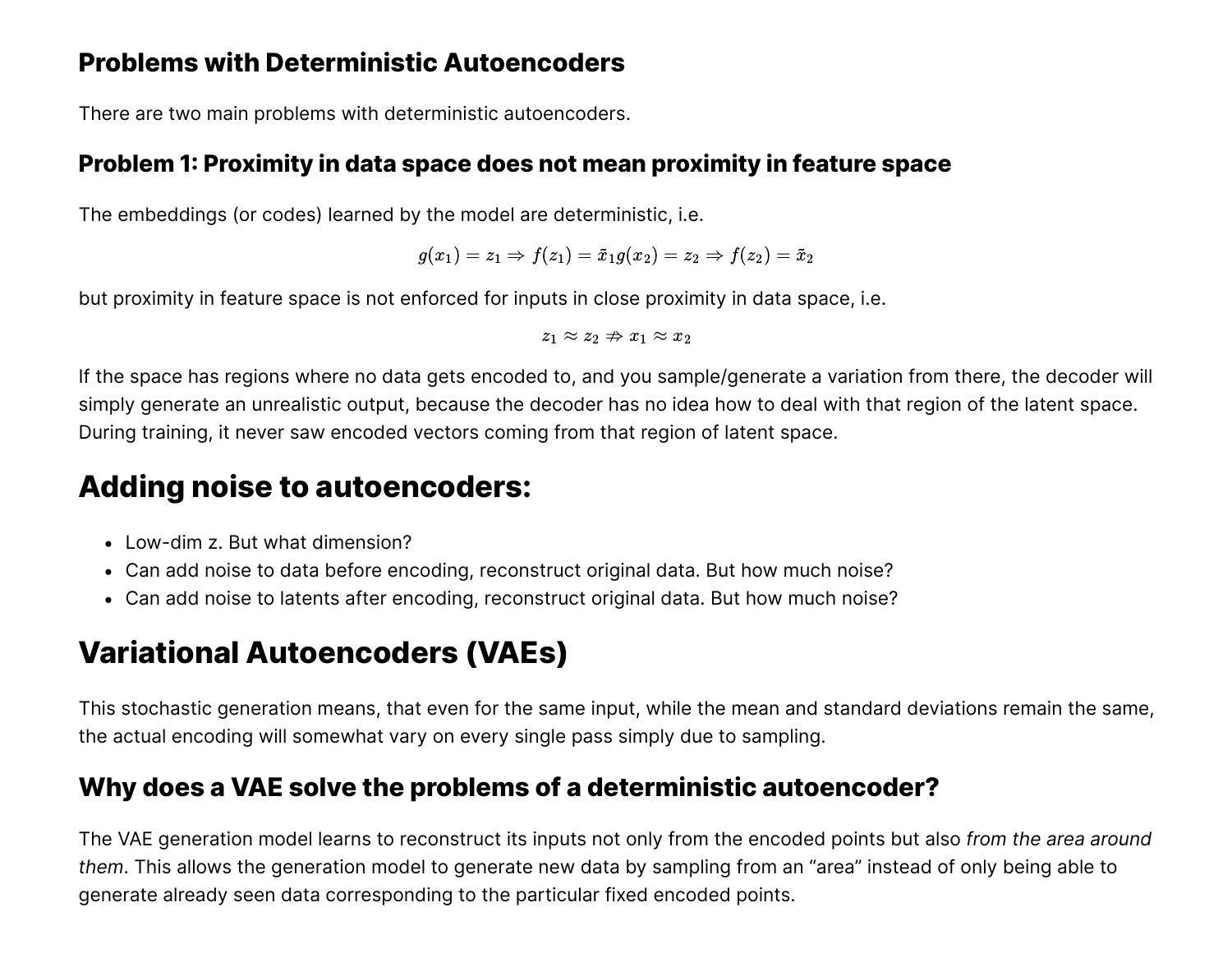## **What can we do with a latent variable model?**

If a latent variable model has a compact prior and vector-valued  $z$ s, we can:

- Sample new data to check the model
- Encode (sample from the approximate posterior) of two datapoints, and interpolate between them in the latent space, then decode along the path
- Learn a function to predict some property of the examples from the low-dimensional z space instead of directly from x. (Semi-supervised learning)

## **Tutorial**

## **Consequences of using amortized inference**

- Gradient updates of theta is like M-step. recognition network gives approximate E-step. Gradient updates of phi\_r improves E-step
- Don't need to re-optimize phi\_i each time theta changes much faster
- Recognition net won't necessary give optimal phi\_i
- Can have fast test-time inference (vision)

## **Semi-amortized inference:**

There's no reason why we can't use a recognition network to initialize q, then take a few steps of SVI.

## **Alternate forms of the ELBO:**

We also talked about two other alternative forms or "intuitions" of the ELBO:

$$
L(\theta,\phi;x)=E_{z_{\phi}\sim q_{\phi}}\Big[\log p_{\theta}(x|z)+\log p_{\theta}(z)-\log q_{\phi}(z|x)\Big]=E_{z_{\phi}\sim q_{\phi}}\Big[\log p_{\theta}(x|z)\Big]-D_{KL}(q_{\phi}(z|x)||p_{\theta}(z))
$$